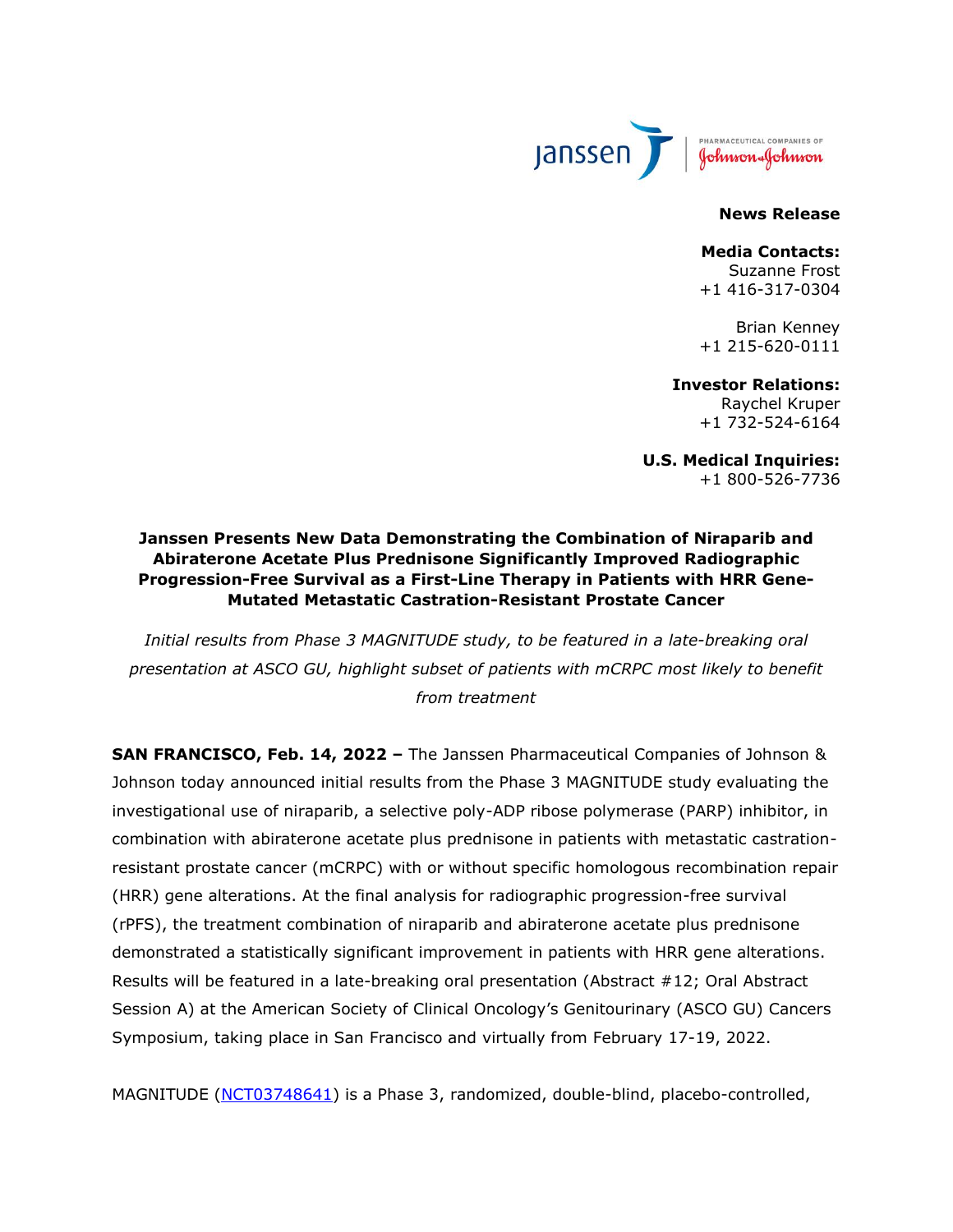multicenter study evaluating the safety and efficacy of the combination of niraparib and abiraterone acetate plus prednisone as a first-line therapy in patients with mCRPC. The MAGNITUDE study was intentionally designed with two independent cohorts to assess treatment effect in patients with and without HRR gene alterations (including ATM, BRCA1, BRCA2, BRIP1, CDK12, CHEK2, FANCA, HDAC2, PALB2 alterations) versus standard of care. The cohort of patients with prospectively-identified HRR gene alterations enrolled 423 patients, with patients randomized to receive the combination of niraparib and abiraterone acetate plus prednisone (combination arm [n=212]) or placebo and abiraterone acetate plus prednisone (control arm [n=211]). At 18.6-month median follow-up, patients in the combination arm of the cohort with HRR gene alterations showed a significant improvement in rPFS, with a reduction in the risk of progression or death of 27 percent (hazard ratio [HR] 0.73; p=0.022). This improvement was most pronounced in patients with BRCA1/2 gene alterations, where a 47 percent risk reduction was observed for rPFS (HR 0.53;  $p=0.001$ ), as analyzed by blinded independent central review (BICR). A consistent but greater improvement was observed in investigator-assessed rPFS, which showed an overall 36 percent risk reduction in patients with HRR gene alterations (HR: 0.64; p=0.002), and a 50 percent risk reduction in patients with BRCA1/2 gene alterations (HR: 0.50;  $p=0.0006$ ).<sup>1</sup>

<span id="page-1-0"></span>The cohort without HRR gene alterations ( $n=233$ ) met the predefined futility criteria in August 2020, showing no benefit from the treatment combination (HR>1) in the HRR biomarker negative population[.](#page-1-0)<sup>1</sup> Enrollment into this cohort was stopped at the time of futility at the recommendation of the Independent Data Monitoring Committee. Investigators and patients were unblinded and given the opportunity to continue treatment with niraparib and abiraterone acetate plus prednisone or receive only abiraterone acetate plus prednisone at the discretion of the study investigator.

"When choosing a treatment plan for patients with prostate cancer, physicians must consider individual needs, particularly for patients with mCRPC with HRR gene alterations who face a poor prognosis," said Dr. Kim Chi, Medical Oncologist at BC Cancer - Vancouver and principal investigator of the MAGNITUDE study.\* "The MAGNITUDE data provide important context about the subgroup of patients with prostate cancer who may benefit from treatment with niraparib in combination with abiraterone acetate plus prednisone in the first-line setting, as well as those who may be better served by other treatment options."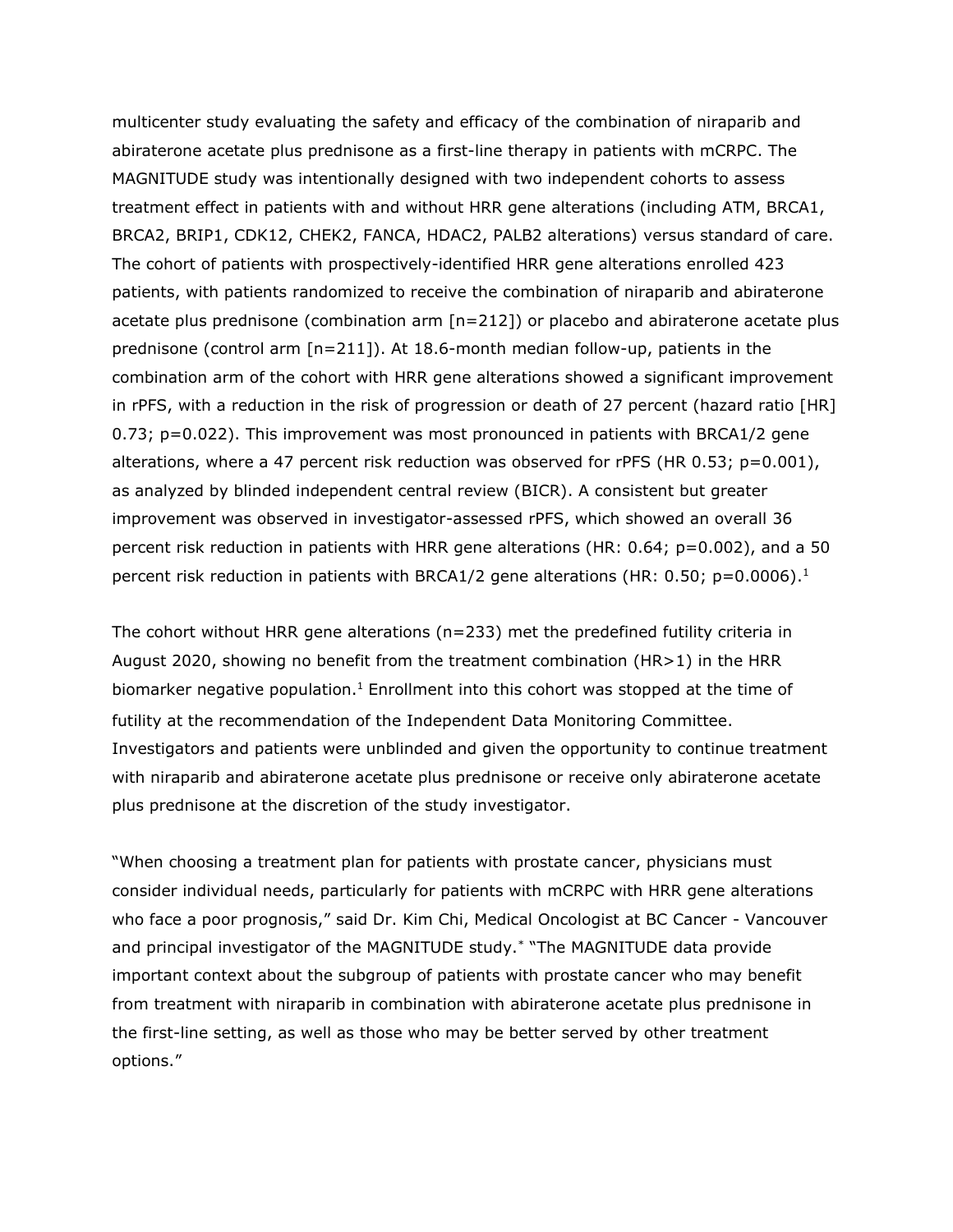In patients with HRR gene alterations, clinically relevant improvements in outcomes were also seen at this first interim analysis for secondary endpoints including time to initiation of cytotoxic chemotherapy, time to symptomatic progression and time to PSA progression. Additionally, objective response rate was improved by the combination of niraparib and abiraterone acetate plus prednisone. Overall survival data were immature at this interim analysis and follow-up will continue for all secondary endpoints.<sup>[1](#page-1-0)</sup>

"These data suggest clinically meaningful improvements in outcomes in patients with prostate with HRR gene alterations who may derive benefit from this combination regimen, highlighting the importance of biomarkers to guide the patient selection process," said Mary Guckert, RN, MSN, Vice President, Development Leader, Prostate Cancer, Janssen Research & Development, LLC. "The design of this trial aligns with the real-world setting as it includes patients with prostate cancer who were able to start first-line standard of care treatment, while awaiting HRR biomarker results, and shows the need to prospectively test for and identify patients most likey to benefit from the combination of niraparib and abiraterone acetate with prednisone."

The observed safety profile of the combination of niraparib and abiraterone acetate plus prednisone was consistent with the known safety profile of each agent. Of the patients with HRR gene alterations, 67 percent experienced Grade 3 adverse events (AEs) and 46.4 percent experienced Grade 4 AEs, largely driven by anemia and fatigue. Discontinuation rates for the combination arm and control arm were 10.8 percent and 4.7 percent respectively. The combination of niraparib and abiraterone acetate plus prednisone also maintained overall quality of life in comparison with placebo and abiraterone acetate plus prednisone as measured on the Functional Assessment of Cancer Therapy–Prostate (FACT-P) scale.<sup>[1](#page-1-0)</sup>

Patients with HRR gene alterations, such as BRCA1/2, are at an increased risk of developing prostate cancer, and BRCA-related prostate cancer is usually aggressive.<sup>2</sup> Long-term survival is low for patients with mCRPC and those who have HRR gene alterations face a worse prognosis, driving a significant unmet medical need for novel therapies in this disease. 3,4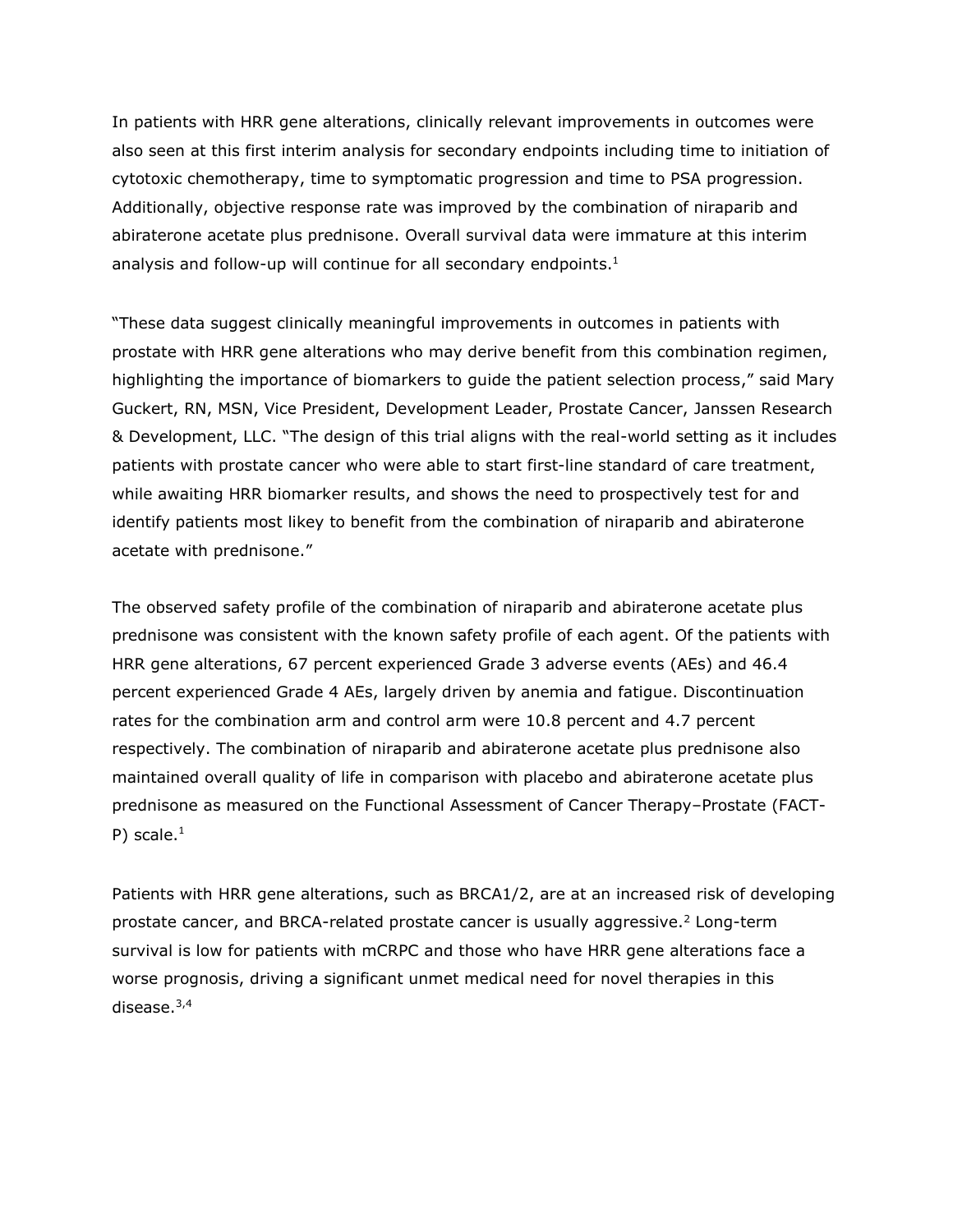#### **About MAGNITUDE**

[MAGNITUDE](https://c212.net/c/link/?t=0&l=en&o=2374476-1&h=335479203&u=https%3A%2F%2Fclinicaltrials.gov%2Fct2%2Fshow%2FNCT03748641&a=MAGNITUDE) is a Phase 3 randomized, double-blind, placebo-controlled, multicenter clinical study evaluating the safety and efficacy of the combination of niraparib and abiraterone acetate plus prednisone as a first-line therapy for patients with mCRPC, with or without certain HRR gene alterations. The study includes two cohorts in which patients were randomized to receive either niraparib and abiraterone acetate plus prednisone or abiraterone acetate (placebo) plus prednisone cohorts: one cohort of patients with predefined HRR gene alterations (including ATM, BRCA1, BRCA2, BRIP1, CDK12, CHEK2, FANCA, HDAC2, PALB2 alterations) and one cohort of patients without HRR gene alterations. In a third, open-label cohort, all patients received a combination tablet of niraparib and abiraterone and a separate tablet of prednisone. The primary endpoint of the MAGNITUDE trial is rPFS. Secondary endpoints include time-to-initiation of cytotoxic chemotherapy, time to symptomatic progression, and overall survival.

#### **About Niraparib**

Niraparib is an orally administered, selective poly-ADP ribose polymerase (PARP) inhibitor, that is currently being studied by Janssen for the treatment of patients with prostate cancer. Additional ongoing studies include the Phase 3 **AMPLITUDE** study evaluating the combination of niraparib and abiraterone acetate plus prednisone in a biomarker-selected patient population with metastatic castration-sensitive prostate cancer and **QUEST**, a Phase 1b/2 study of niraparib combination therapies for the treatment of mCRPC.

In April 2016, Janssen Biotech, Inc. entered a worldwide (except Japan) collaboration and license agreement with TESARO, Inc. (acquired by GSK in 2018), for exclusive rights to niraparib in prostate cancer. In the U.S., niraparib is indicated for the maintenance treatment of adult patients with advanced epithelial ovarian, fallopian tube or primary peritoneal cancer who are in a complete or partial response to first-line platinum-based chemotherapy; for the maintenance treatment of adult patients with recurrent epithelial ovarian, fallopian tube or primary peritoneal cancer who are in a complete or partial response to platinum-based chemotherapy; for the treatment of adult patients with advanced ovarian, fallopian tube or primary peritoneal cancer who have been treated with three or more prior chemotherapy regimens and whose cancer is associated with homologous recombination deficiency (HRD) positive status defined by either: a deleterious or suspected deleterious BRCA mutation, or genomic instability and who have progressed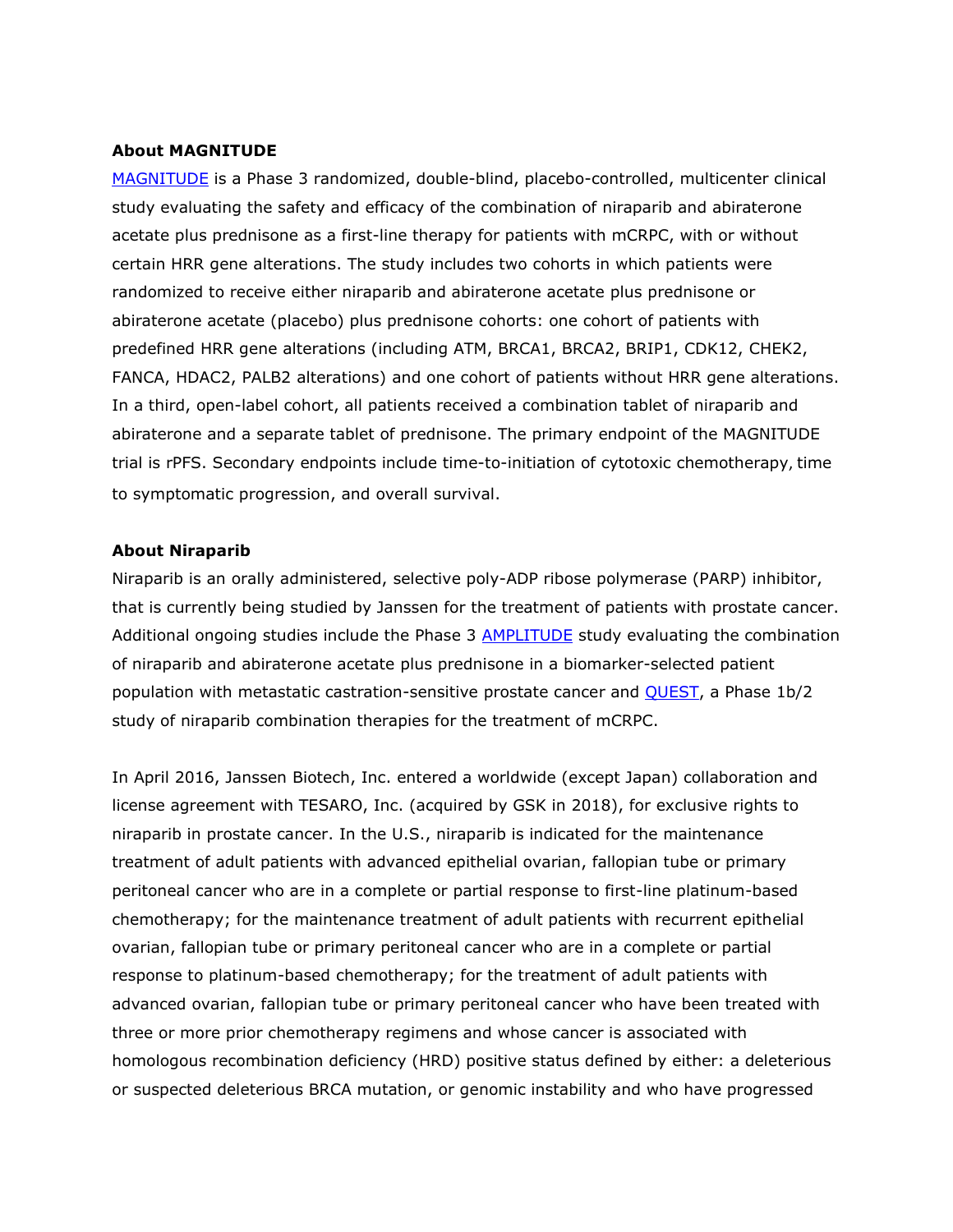more than six months after response to the last platinum-based chemotherapy. Niraparib is currently marketed by GSK as ZEJULA®. 5

### **About Metastatic Castration-Resistant Prostate Cancer**

Metastatic castration-resistant prostate cancer (mCRPC) characterizes cancer that no longer responds to androgen deprivation therapy and has spread to other parts of the body. The most common metastatic sites are bones, followed by lymph nodes, lungs and liver.<sup>6</sup> Prostate cancer is the second most common cancer in men worldwide, behind lung cancer.<sup>2</sup> More than one million men around the world are diagnosed with prostate cancer each year.<sup>7</sup> Patients with mCRPC and HRR gene alterations have a worse prognosis than those without HRR alterations.<sup>8</sup>

### **About the Janssen Pharmaceutical Companies of Johnson & Johnson**

At Janssen, we're creating a future where disease is a thing of the past. We're the Pharmaceutical Companies of Johnson & Johnson, working tirelessly to make that future a reality for patients everywhere by fighting sickness with science, improving access with ingenuity and healing hopelessness with heart. We focus on areas of medicine where we can make the biggest difference: Cardiovascular & Metabolism, Immunology, Infectious Diseases & Vaccines, Neuroscience, Oncology and Pulmonary Hypertension.

Learn more at [www.janssen.com.](https://djeholdingsdrive.sharepoint.com/sites/JanssenGlobal/Shared%20Documents/Onc%20-%20Solid/AUA%20ESMO%20WCLC%202021/ESMO%20CR/www.janssen.com) Follow us at [@JanssenGlobal](https://twitter.com/JanssenGlobal) and [@JanssenUS.](https://twitter.com/JanssenUS?ref_src=twsrc%5Egoogle%7Ctwcamp%5Eserp%7Ctwgr%5Eauthor) Janssen Research & Development, LLC and Janssen Biotech, Inc. are part of the Janssen Pharmaceutical Companies of Johnson & Johnson.

# # #

\*Dr. Chi has served as a consultant to Janssen; he has not been paid for any media work.

#### *Cautions Concerning Forward-Looking Statements*

*This press release contains "forward-looking statements" as defined in the Private Securities Litigation Reform Act of 1995 regarding product development and the potential benefits and treatment impact of niraparib. The reader is cautioned not to rely on these forward-looking statements. These statements are based on current expectations of future events. If underlying assumptions prove inaccurate or known or unknown risks or uncertainties materialize, actual results could vary materially from the expectations and projections of Janssen Research & Development, LLC, Janssen Biotech, Inc., or any of the other Janssen*